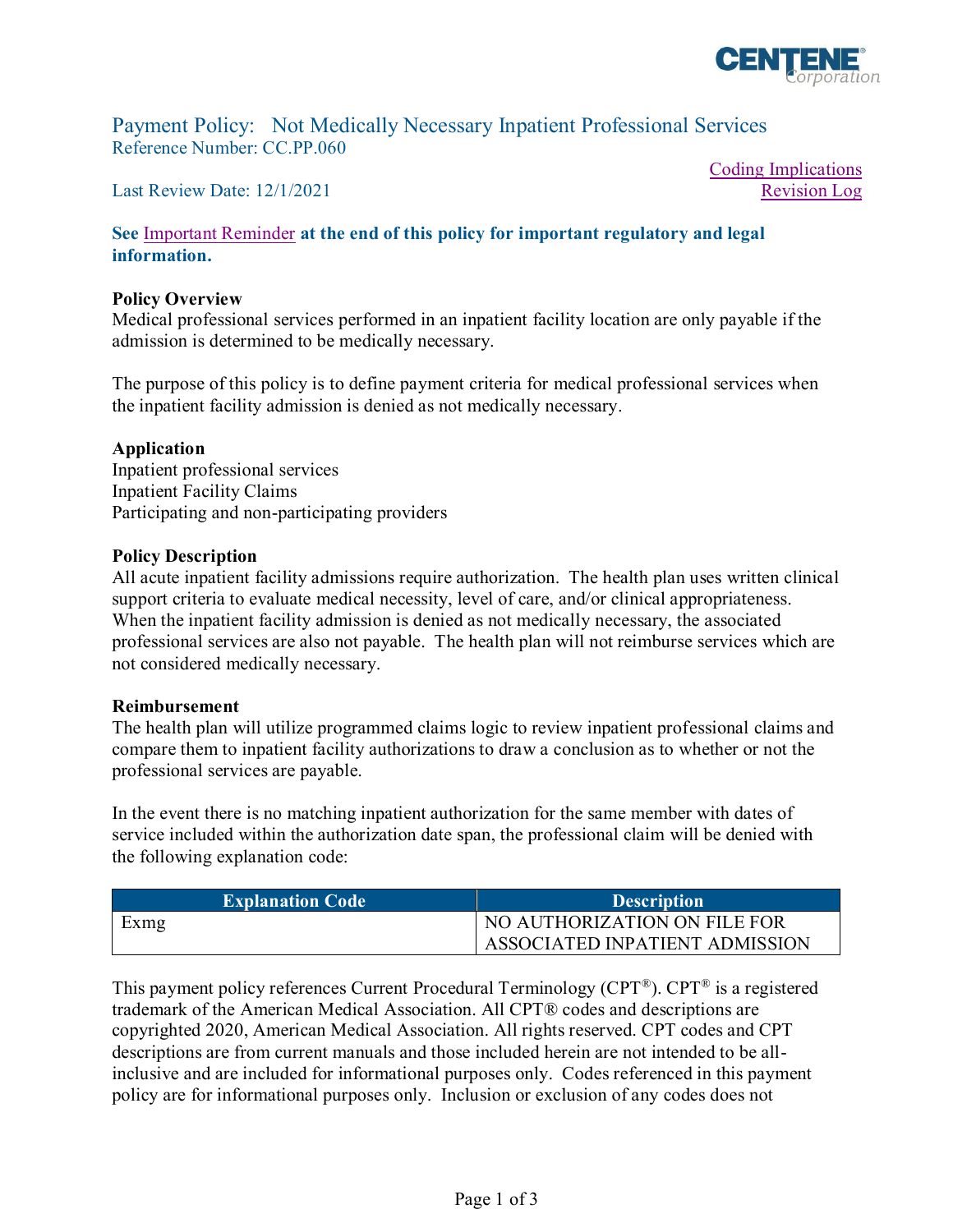# <span id="page-1-0"></span>**PAYMENT POLICY**

# **Not Medically Necessary Inpatient Professional Services**

guarantee coverage. Providers should reference the most up-to-date sources of professional coding guidance prior to the submission of claims for reimbursement of covered services.

# **Definitions**

**EXmg** – No authorization on file for associated inpatient admission

**Inpatient Facility** – For the purposes of this policy, a facility is defined as a Hospital, Skilled Nursing and other location and requires at least one overnight stay.

**Inpatient Professional Services** – Physician services rendered while a member has been admitted to an inpatient facility.

**Member** – A person insured or otherwise provided coverage.

| <b>Revision History</b> |                                                                        |
|-------------------------|------------------------------------------------------------------------|
| 06/01/2018              | Initial Policy Draft                                                   |
| 09/14/2018              | Revised to Remove product types except for Medicaid; added "Inpatient" |
|                         | Facility Claims" under Application section.                            |
| 12/1/2019               | Conducted review, updated                                              |
| 12/1/2020               | Conducted review, updated important reminders and copyrights dates     |
| 12/1/2021               | Conducted annual review. Removed "Product Type". Updated copyright     |
|                         | dates.                                                                 |

# **Important Reminder**

For the purposes of this payment policy, "Health Plan" means a health plan that has adopted this payment policy and that is operated or administered, in whole or in part, by Centene Management Company, LLC, or any other of such health plan's affiliates, as applicable.

The purpose of this payment policy is to provide a guide to payment, which is a component of the guidelines used to assist in making coverage and payment determinations and administering benefits. It does not constitute a contract or guarantee regarding payment or results. Coverage and payment determinations and the administration of benefits are subject to all terms, conditions, exclusions and limitations of the coverage documents (e.g., evidence of coverage, certificate of coverage, policy, contract of insurance, etc.), as well as to state and federal requirements and applicable plan-level administrative policies and procedures.

This payment policy is effective as of the date determined by Health Plan. The date of posting may not be the effective date of this payment policy. This payment policy may be subject to applicable legal and regulatory requirements relating to provider notification. If there is a discrepancy between the effective date of this payment policy and any applicable legal or regulatory requirement, the requirements of law and regulation shall govern. Health Plan retains the right to change, amend or withdraw this payment policy, and additional payment policies may be developed and adopted as needed, at any time.